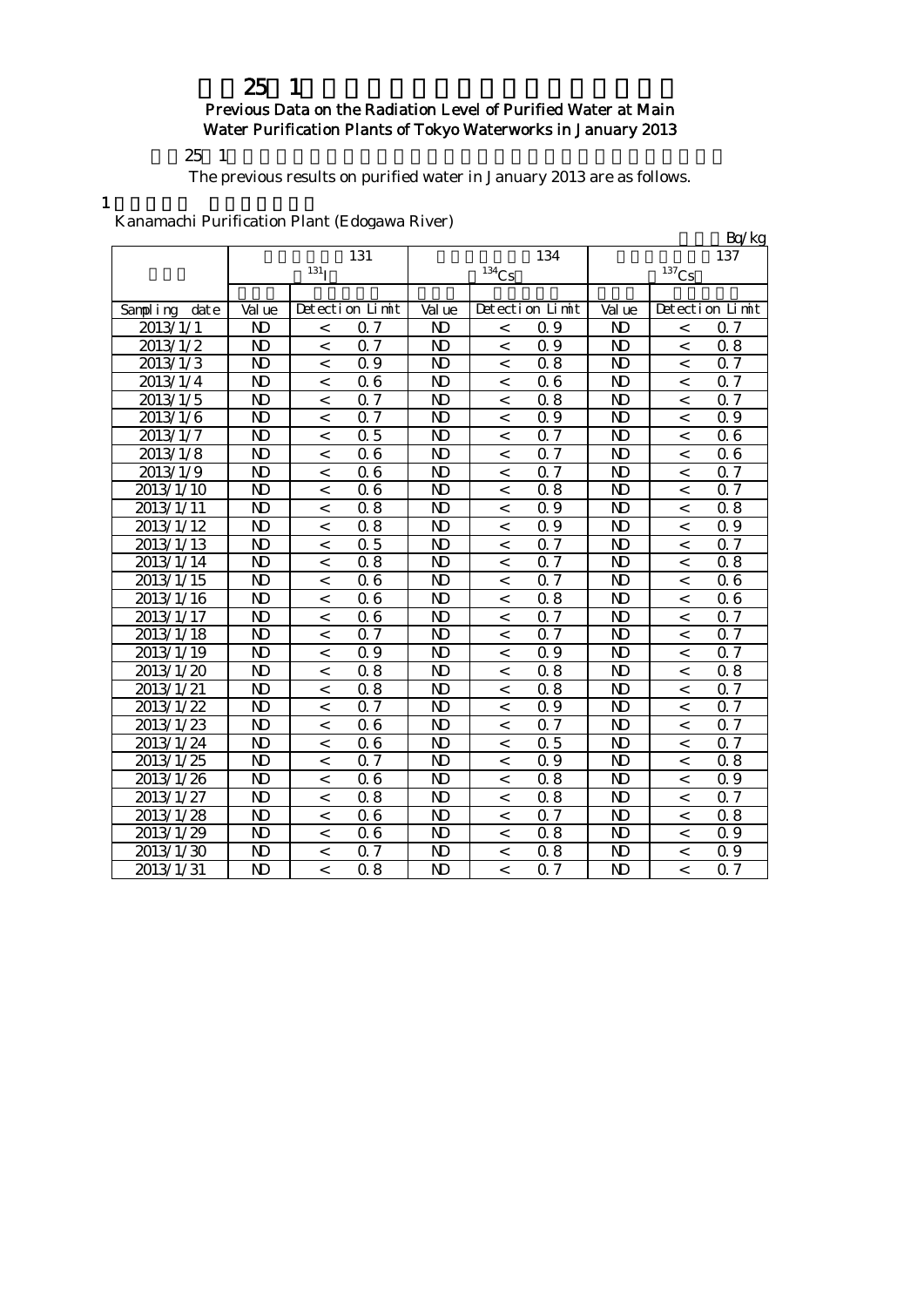# 2

#### Aasaka Purification Plant (Asaka River)

|                  |                         |                          |                  |                         |          |                  |                |                          | Bq/kg            |
|------------------|-------------------------|--------------------------|------------------|-------------------------|----------|------------------|----------------|--------------------------|------------------|
|                  |                         |                          | 131              |                         |          | 134              |                |                          | 137              |
|                  |                         | 131 <sub>I</sub>         |                  |                         | $134$ Cs |                  |                | $^{137}\mathrm{Cs}$      |                  |
|                  |                         |                          |                  |                         |          |                  |                |                          |                  |
| Sampling<br>date | Val ue                  |                          | Detection Limit  | Val ue                  |          | Detection Limit  | Val ue         |                          | Detection Limit  |
| 2013/1/1         | N)                      | $\,<$                    | 06               | N <sub>D</sub>          | $\,<$    | 06               | N)             | $\,<$                    | 0.8              |
| 2013/1/2         | $\mathbf{D}$            | $\,<\,$                  | 0.7              | $\mathbf{N}$            | $\,<\,$  | 0.9              | N <sub>D</sub> | $\,<$                    | 0.8              |
| 2013/1/3         | N)                      | $\,<\,$                  | 0.7              | N)                      | $\,<\,$  | 0.8              | N)             | $\,<\,$                  | 0.9              |
| 2013/1/4         | $\mathbf{D}$            | $\,<$                    | 0.7              | $\mathbf{D}$            | $\,<$    | 0.9              | N <sub>D</sub> | $\,<\,$                  | Q 9              |
| 2013/1/5         | $\mathbf{D}$            | $\lt$                    | 0.8              | $\mathbf{N}$            | $\,<$    | 0.7              | ND             | $\lt$                    | 1                |
| 2013/1/6         | N <sub>D</sub>          | $\,<\,$                  | 0.7              | $\mathbf{N}$            | $\,<$    | 0.8              | N)             | $\overline{\phantom{a}}$ | Q 6              |
| 2013/1/7         | N)                      | $\lt$                    | 0.6              | N <sub>D</sub>          | $\,<\,$  | 06               | ND             | $\overline{\phantom{a}}$ | 0.7              |
| 2013/1/8         | N <sub>D</sub>          | $\,<\,$                  | 0.8              | N <sub>D</sub>          | $\,<$    | 0.9              | N <sub>D</sub> | $\overline{\phantom{a}}$ | 0.8              |
| 2013/1/9         | N <sub>D</sub>          | $\,<\,$                  | 0.6              | N <sub>D</sub>          | $\,<$    | 0.8              | ND             | $\overline{\phantom{a}}$ | 0.7              |
| 2013/1/10        | N <sub>D</sub>          | $\,<\,$                  | 0.8              | N <sub>D</sub>          | $\,<\,$  | 0.8              | N <sub>D</sub> | $\overline{\phantom{a}}$ | 0.8              |
| 2013/1/11        | N <sub>D</sub>          | $\,<$                    | 0.8              | $\mathbf{N}$            | $\,<$    | Q 7              | N <sub>D</sub> | $\,<\,$                  | 0.7              |
| 2013/1/12        | N <sub>D</sub>          | $\,<\,$                  | 0.7              | N <sub>D</sub>          | $\,<$    | 0.8              | ND             | $\overline{\phantom{a}}$ | 0.8              |
| 2013/1/13        | N)                      | $\,<$                    | 0.7              | N)                      | $\,<$    | 0.9              | ND             | $\,<$                    | 0.8              |
| 2013/1/14        | $\mathbf{D}$            | $\,<\,$                  | 0.6              | $\mathbf{N}$            | $\,<\,$  | 0.7              | N <sub>D</sub> | $\,<$                    | 0.7              |
| 2013/1/15        | $\mathbf{D}$            | $\,<\,$                  | 0.8              | $\mathbf{D}$            | $\,<$    | 0.9              | N <sub>D</sub> | $\,<$                    | 0.8              |
| 2013/1/16        | $\mathbf{D}$            | $\,<\,$                  | $\overline{0.8}$ | $\mathbf{N}$            | $\,<$    | 0.7              | N <sub>D</sub> | $\,<$                    | 0.8              |
| 2013/1/17        | $\mathbf{D}$            | $\,<\,$                  | 0.7              | $\mathbf{N}$            | $\,<\,$  | 0.7              | N <sub>D</sub> | $\,<$                    | 0.7              |
| 2013/1/18        | $\mathbf{N}$            | $\lt$                    | 0.8              | $\mathbf{N}$            | $\lt$    | 0.9              | $\mathbf{N}$   | $\prec$                  | 0.9              |
| 2013/1/19        | $\mathbf{D}$            | $\,<\,$                  | 0.8              | N)                      | $\,<$    | 0.9              | ND             | $\,<$                    | 0.9              |
| 2013/1/20        | N)                      | $\lt$                    | $0.\overline{7}$ | N <sub>D</sub>          | $\,<\,$  | $0\bar{7}$       | ND             | $\,<$                    | 06               |
| 2013/1/21        | N <sub>D</sub>          | $\,<\,$                  | 0.6              | N <sub>D</sub>          | $\,<$    | 06               | N <sub>D</sub> | $\overline{\phantom{a}}$ | 0.7              |
| 2013/1/22        | $\overline{\mathbf{D}}$ | $\,<$                    | $\overline{0.7}$ | $\overline{\mathbf{D}}$ | $\,<$    | $\overline{0}$ 6 | N <sub>D</sub> | $\overline{a}$           | $\overline{0.8}$ |
| 2013/1/23        | N <sub>D</sub>          | $\,<\,$                  | 0.8              | N <sub>D</sub>          | $\,<\,$  | 0.8              | N <sub>D</sub> | $\overline{\phantom{a}}$ | 0.7              |
| 2013/1/24        | $\mathbf{N}$            | $\,<$                    | 0.7              | $\mathbf{N}$            | $\,<$    | 06               | $\mathbf{N}$   | $\prec$                  | Q 7              |
| 2013/1/25        | N <sub>D</sub>          | $\overline{\phantom{a}}$ | $0.\overline{7}$ | $\mathbf{N}$            | $\,<$    | 0.9              | ND             | $\overline{\phantom{a}}$ | 0.8              |
| 2013/1/26        | N)                      | $\,<$                    | 0.5              | N)                      | $\,<$    | 0.8              | ND             | $\,<$                    | 0.7              |
| 2013/1/27        | N <sub>D</sub>          | $\,<\,$                  | 0.6              | $\mathbf{N}$            | $\,<\,$  | 06               | N <sub>D</sub> | $\,<\,$                  | Q 7              |
| 2013/1/28        | N <sub>D</sub>          | $\,<\,$                  | 0.8              | $\mathbf{D}$            | $\,<\,$  | 0.9              | N <sub>D</sub> | $\,<\,$                  | 0.7              |
| 2013/1/29        | N <sub>D</sub>          | $\,<\,$                  | 0.6              | $\mathbf{D}$            | $\,<$    | 0.5              | N <sub>D</sub> | $\,<$                    | 0.7              |
| 2013/1/30        | <b>ND</b>               | $\,<\,$                  | 0.6              | <b>ND</b>               | $\,<\,$  | 0.8              | ND             | $\,<\,$                  | 0.7              |
| 2013/1/31        | $\mathbf{D}$            | $\,<\,$                  | 0.7              | $\mathbf{D}$            | $\,<$    | 0.8              | ND             | $\lt$                    | 0.8              |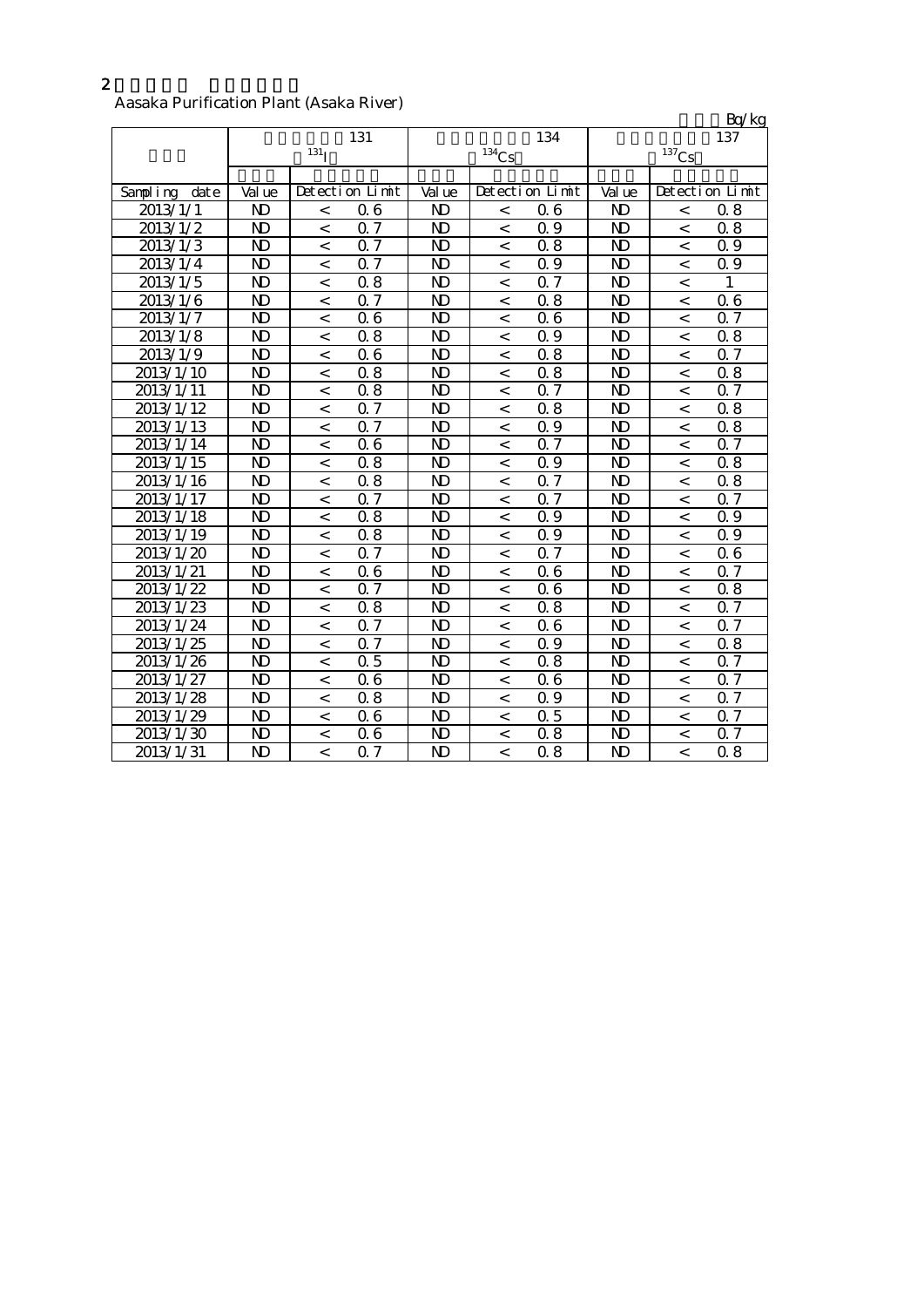## Ozaku Purification Plant (Tamagawa River)

|                  |                |                          |                  |                |          |                  |                |                          | Bq/kg           |
|------------------|----------------|--------------------------|------------------|----------------|----------|------------------|----------------|--------------------------|-----------------|
|                  |                |                          | 131              |                |          | 134              |                |                          | 137             |
|                  |                | $131$ <sup>T</sup>       |                  |                | $134$ Cs |                  |                | $^{137}\mathrm{Cs}$      |                 |
|                  |                |                          |                  |                |          |                  |                |                          |                 |
| Sampling<br>date | Val ue         |                          | Detection Limit  | Val ue         |          | Detection Limit  | Val ue         |                          | Detection Limit |
| 2013/1/1         | N <sub>D</sub> | $\,<\,$                  | 0.7              | N)             | $\,<$    | 0.9              | N)             | $\,<$                    | 0.7             |
| 2013/1/2         | N)             | $\,<\,$                  | 0.9              | $\mathbf{D}$   | $\,<$    | 0.8              | $\mathbf{D}$   | $\,<$                    | 0.9             |
| 2013/1/3         | N)             | $\,<\,$                  | 0.8              | N)             | $\,<\,$  | 0.8              | N)             | $\,<\,$                  | 0.9             |
| 2013/1/4         | N)             | $\,<$                    | 0.6              | $\mathbf{N}$   | $\,<\,$  | 0.8              | ND             | $\,<$                    | 06              |
| 2013/1/5         | N)             | $\lt$                    | 0.8              | $\mathbf{N}$   | $\,<$    | 0.9              | N)             | $\lt$                    | Q 7             |
| 2013/1/6         | N <sub>D</sub> | $\,<\,$                  | 0.8              | $\mathbf{N}$   | $\,<$    | 0.8              | N)             | $\,<$                    | Q 7             |
| 2013/1/7         | N)             | $\lt$                    | 0.7              | N)             | $\,<\,$  | 0.9              | N)             | $\overline{\phantom{a}}$ | Q 7             |
| 2013/1/8         | $\mathbf{D}$   | $\,<\,$                  | 0.6              | N <sub>D</sub> | $\,<$    | 06               | $\mathbf{D}$   | $\,<$                    | 06              |
| 2013/1/9         | N <sub>D</sub> | $\,<$                    | 0.7              | $\mathbf{D}$   | $\,<$    | 0.9              | ND             | $\,<$                    | 0.8             |
| 2013/1/10        | ND             | $\,<\,$                  | 0.8              | ND             | $\,<\,$  | 0.9              | ND             | $\,<$                    | 0.9             |
| 2013/1/11        | $\mathbf{D}$   | $\,<\,$                  | 0.8              | $\mathbf{D}$   | $\,<\,$  | 0.8              | ND             | $\,<\,$                  | 0.7             |
| 2013/1/12        | $\mathbf{D}$   | $\lt$                    | 0.6              | $\mathbf{N}$   | $\,<$    | 0.9              | N)             | $\overline{\phantom{a}}$ | 0.9             |
| 2013/1/13        | N)             | $\,<$                    | 0.5              | N)             | $\,<$    | 06               | N)             | $\,<$                    | 0.8             |
| 2013/1/14        | $\mathbf{D}$   | $\,<\,$                  | 0.8              | $\mathbf{N}$   | $\,<\,$  | 0.8              | $\mathbf{D}$   | $\,<\,$                  | Q 7             |
| 2013/1/15        | N <sub>D</sub> | $\,<\,$                  | 0.8              | N)             | $\,<\,$  | 0.9              | N)             | $\,<$                    | 0.8             |
| 2013/1/16        | $\mathbf{D}$   | $\,<\,$                  | 0.6              | $\mathbf{N}$   | $\,<\,$  | 0.8              | $\mathbf{D}$   | $\,<$                    | 0.7             |
| 2013/1/17        | $\mathbf{D}$   | $\,<\,$                  | 0.8              | $\mathbf{N}$   | $\,<\,$  | 0.8              | ND             | $\,<$                    | 0.7             |
| 2013/1/18        | $\mathbf{N}$   | $\lt$                    | 0.8              | $\mathbf{N}$   | $\,<$    | 0.8              | $\mathbf{D}$   | $\prec$                  | 0.8             |
| 2013/1/19        | N)             | $\,<$                    | 0.7              | N)             | $\,<$    | 0.7              | N)             | $\,<$                    | 0.8             |
| 2013/1/20        | N)             | $\lt$                    | 0.8              | N)             | $\,<\,$  | 0.9              | N)             | $\,<$                    | 0.7             |
| 2013/1/21        | $\mathbf{D}$   | $\,<\,$                  | 0.8              | $\mathbf{N}$   | $\,<$    | 0.8              | $\mathbf{D}$   | $\,<$                    | 0.7             |
| 2013/1/22        | $\mathbf{D}$   | $\overline{\phantom{a}}$ | $\overline{0.7}$ | $\mathbf{N}$   | $\,<$    | $\overline{0.8}$ | $\mathbf{D}$   | $\overline{a}$           | $\overline{07}$ |
| 2013/1/23        | ND             | $\,<\,$                  | $0.\overline{7}$ | $\mathbf{D}$   | $\,<\,$  | 0.8              | ND             | $\,<$                    | 0.7             |
| 2013/1/24        | <b>ND</b>      | $\,<$                    | 0.8              | $\mathbf{N}$   | $\,<$    | 0.9              | N <sub>D</sub> | $\overline{\phantom{a}}$ | 0.7             |
| 2013/1/25        | N)             | $\lt$                    | 0.7              | $\mathbf{N}$   | $\,<$    | 0.7              | N)             | $\overline{\phantom{a}}$ | 0.9             |
| 2013/1/26        | N)             | $\,<$                    | 0.8              | N)             | $\,<$    | 0.8              | N)             | $\,<$                    | 0.8             |
| 2013/1/27        | $\mathbf{D}$   | $\,<\,$                  | 0.6              | $\mathbf{N}$   | $\,<\,$  | 0.7              | $\mathbf{D}$   | $\,<\,$                  | 0.7             |
| 2013/1/28        | N <sub>D</sub> | $\,<\,$                  | 0.7              | $\mathbf{D}$   | $\,<\,$  | 0.9              | N <sub>D</sub> | $\,<\,$                  | 0.8             |
| 2013/1/29        | N <sub>D</sub> | $\,<\,$                  | 0.7              | $\mathbf{D}$   | $\,<$    | 0.9              | N <sub>D</sub> | $\,<\,$                  | 0.7             |
| 2013/1/30        | <b>ND</b>      | $\,<\,$                  | 0.7              | <b>ND</b>      | $\,<\,$  | 0.7              | N <sub>D</sub> | $\lt$                    | 06              |
| 2013/1/31        | ND             | $\,<$                    | 0.7              | $\mathbf{D}$   | $\,<$    | 0.8              | ND             | $\overline{\phantom{a}}$ | 0.5             |

3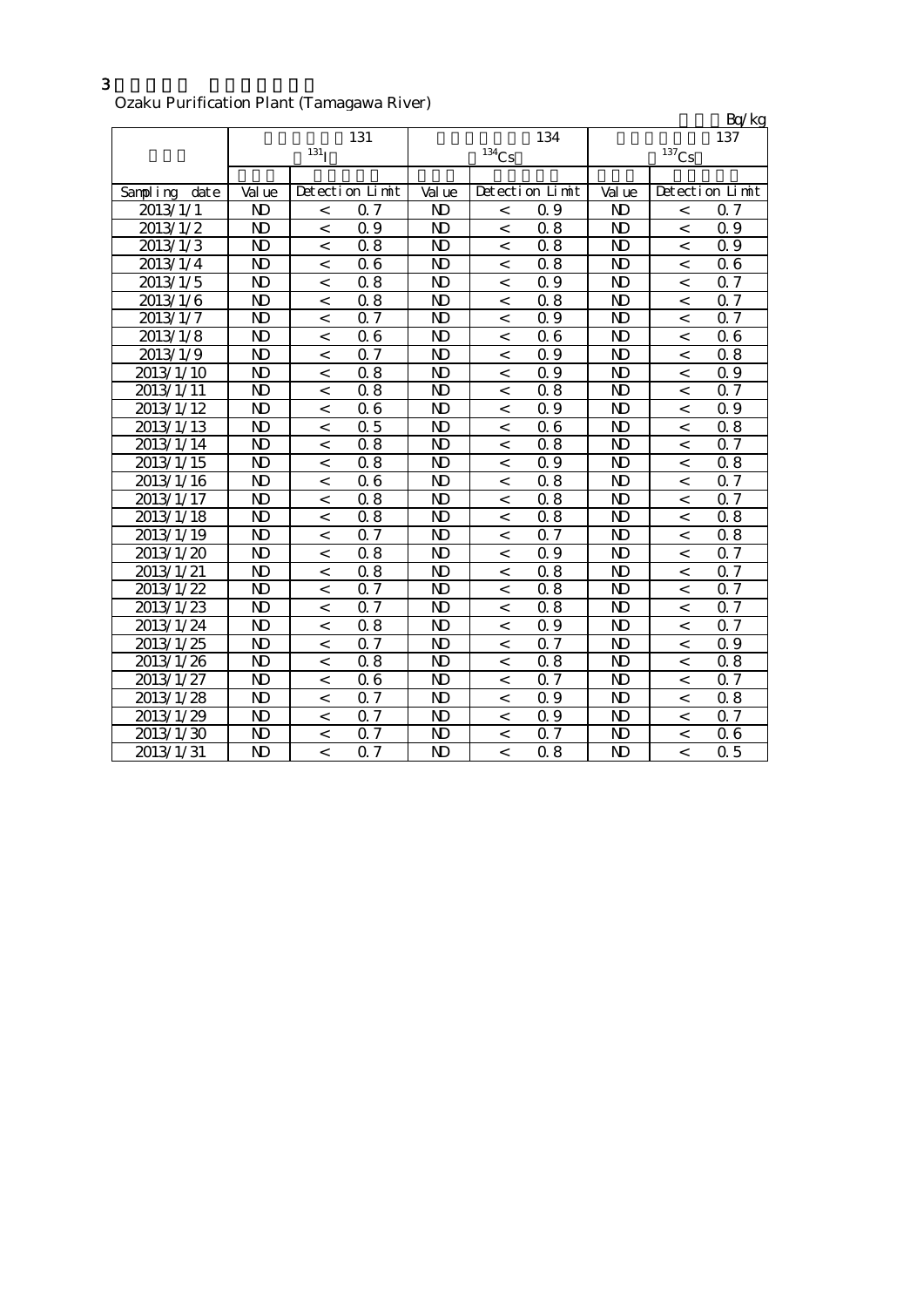## 4

#### Higashi-murayama Purification Plant (Tamagawa Arakawa River)

|                  |                         |                  |                  |                         |                |                  |                |                          | Bq/kg            |
|------------------|-------------------------|------------------|------------------|-------------------------|----------------|------------------|----------------|--------------------------|------------------|
|                  |                         |                  | 131              |                         |                | 134              |                |                          | 137              |
|                  |                         | 131 <sub>I</sub> |                  |                         | $134$ Cs       |                  |                | $^{137}\mathrm{Cs}$      |                  |
|                  |                         |                  |                  |                         |                |                  |                |                          |                  |
| Sampling<br>date | Val ue                  |                  | Detection Limit  | Val ue                  |                | Detection Limit  | Val ue         |                          | Detection Limit  |
| 2013/1/1         | N <sub>D</sub>          | $\,<\,$          | 0.8              | N <sub>D</sub>          | $\,<\,$        | 0.8              | N <sub>D</sub> | $\,<$                    | Q 7              |
| 2013/1/2         | N)                      | $\,<\,$          | 0.8              | $\mathbf{N}$            | $\,<$          | 0.9              | $\mathbf{D}$   | $\,<$                    | $0.\overline{7}$ |
| 2013/1/3         | N)                      | $\,<$            | 0.6              | N)                      | $\,<\,$        | 0.8              | N)             | $\lt$                    | Q 7              |
| 2013/1/4         | $\mathbf{D}$            | $\,<\,$          | 0.7              | $\mathbf{D}$            | $\,<\,$        | 0.8              | $\mathbf{D}$   | $\,<\,$                  | 1                |
| 2013/1/5         | N)                      | $\,<$            | 0.8              | $\mathbf{N}$            | $\,<$          | 0.8              | $\mathbf{D}$   | $\,<$                    | 0.8              |
| 2013/1/6         | N)                      | $\,<$            | 0.6              | $\mathbf{N}$            | $\,<$          | 0.8              | N)             | $\overline{\phantom{a}}$ | 06               |
| 2013/1/7         | N)                      | $\,<\,$          | 0.7              | N <sub>D</sub>          | $\,<$          | 0.9              | N <sub>D</sub> | $\,<$                    | 0.7              |
| 2013/1/8         | $\mathbf{D}$            | $\,<$            | $\overline{0.7}$ | $\mathbf{D}$            | $\,<\,$        | 0.8              | $\mathbf{D}$   | $\overline{a}$           | <b>Q7</b>        |
| 2013/1/9         | $\mathbf{D}$            | $\,<\,$          | 0.7              | $\mathbf{D}$            | $\,<\,$        | 0.9              | ND             | $\,<$                    | 0.8              |
| 2013/1/10        | $\mathbf{D}$            | $\,<$            | 0.7              | $\mathbf{D}$            | $\,<\,$        | 0.7              | ND             | $\lt$                    | 0.8              |
| 2013/1/11        | N)                      | $\,<$            | 0.8              | N)                      | $\overline{<}$ | 0.9              | ND             | $\overline{a}$           | 0.9              |
| 2013/1/12        | $\mathbf{D}$            | $\,<$            | 0.8              | $\mathbf{N}$            | $\,<$          | 0.8              | $\mathbf{D}$   | $\,<$                    | 0.5              |
| 2013/1/13        | $\mathbf{D}$            | $\,<\,$          | 0.8              | $\mathbf{D}$            | $\,<$          | 0.9              | $\mathbf{D}$   | $\,<$                    | Q 7              |
| 2013/1/14        | $\mathbf{D}$            | $\,<$            | 0.7              | $\mathbf{N}$            | $\,<$          | 0.8              | $\mathbf{D}$   | $\,<$                    | <b>Q7</b>        |
| 2013/1/15        | N)                      | $\,<$            | 0.6              | N)                      | $\,<$          | Q 6              | ND             | $\,<$                    | 06               |
| 2013/1/16        | $\mathbf{D}$            | $\,<$            | 0.7              | $\mathbf{N}$            | $\,<\,$        | 0.8              | $\mathbf{D}$   | $\,<$                    | 0.7              |
| 2013/1/17        | $\mathbf{D}$            | $\,<\,$          | 0.5              | $\mathbf{D}$            | $\,<$          | 06               | $\mathbf{D}$   | $\,<$                    | 0.8              |
| 2013/1/18        | $\mathbf{D}$            | $\,<$            | $\overline{0.7}$ | $\mathbf{N}$            | $\,<$          | 0.8              | N)             | $\,<$                    | $0\bar{7}$       |
| 2013/1/19        | $\mathbf{D}$            | $\,<\,$          | 0.8              | N)                      | $\,<$          | 0.9              | N)             | $\,<$                    | 0.9              |
| 2013/1/20        | $\overline{\mathbf{D}}$ | $\,<$            | $0.\overline{7}$ | $\overline{\mathbf{D}}$ | $\,<$          | $\overline{0.5}$ | $\mathbf{D}$   | $\overline{a}$           | $0.\overline{7}$ |
| 2013/1/21        | $\overline{\mathbf{D}}$ | $\,<\,$          | $\overline{0.6}$ | $\mathbf{D}$            | $\,<\,$        | $\overline{0.8}$ | $\mathbf{D}$   | $\overline{\phantom{a}}$ | $\overline{0.9}$ |
| 2013/1/22        | $\mathbf{D}$            | $\lt$            | 0.8              | $\mathbf{N}$            | $\lt$          | 0.8              | N <sub>D</sub> | $\prec$                  | 0.9              |
| 2013/1/23        | $\mathbf{D}$            | $\,<$            | 0.8              | N <sub>D</sub>          | $\overline{a}$ | 0.8              | N)             | $\overline{a}$           | <b>Q7</b>        |
| 2013/1/24        | $\mathbf{D}$            | $\,<$            | 0.7              | $\mathbf{N}$            | $\,<$          | 0.9              | $\mathbf{D}$   | $\,<\,$                  | 0.8              |
| 2013/1/25        | $\mathbf{D}$            | $\,<\,$          | 0.8              | $\mathbf{D}$            | $\,<$          | 0.7              | $\mathbf{D}$   | $\,<$                    | 06               |
| 2013/1/26        | N)                      | $\,<$            | 0.6              | $\mathbf{N}$            | $\,<$          | 0.8              | $\mathbf{D}$   | $\,<$                    | 06               |
| 2013/1/27        | N)                      | $\,<$            | 0.6              | N)                      | $\,<$          | 0.8              | N)             | $\,<$                    | 0.7              |
| 2013/1/28        | N)                      | $\,<\,$          | 06               | $\mathbf{D}$            | $\,<\,$        | 0.7              | ND             | $\lt$                    | 0.8              |
| 2013/1/29        | $\mathbf{D}$            | $\,<\,$          | 0.8              | $\mathbf{D}$            | $\,<\,$        | 06               | $\mathbf{D}$   | $\,<\,$                  | Q 7              |
| 2013/1/30        | N)                      | $\,<\,$          | 0.8              | N)                      | $\,<$          | 0.8              | N)             | $\,<$                    | 0.7              |
| 2013/1/31        | $\mathbf{D}$            | $\,<\,$          | 0.8              | $\mathbf{D}$            | $\,<$          | 0.8              | ND             | $\lt$                    | 0.7              |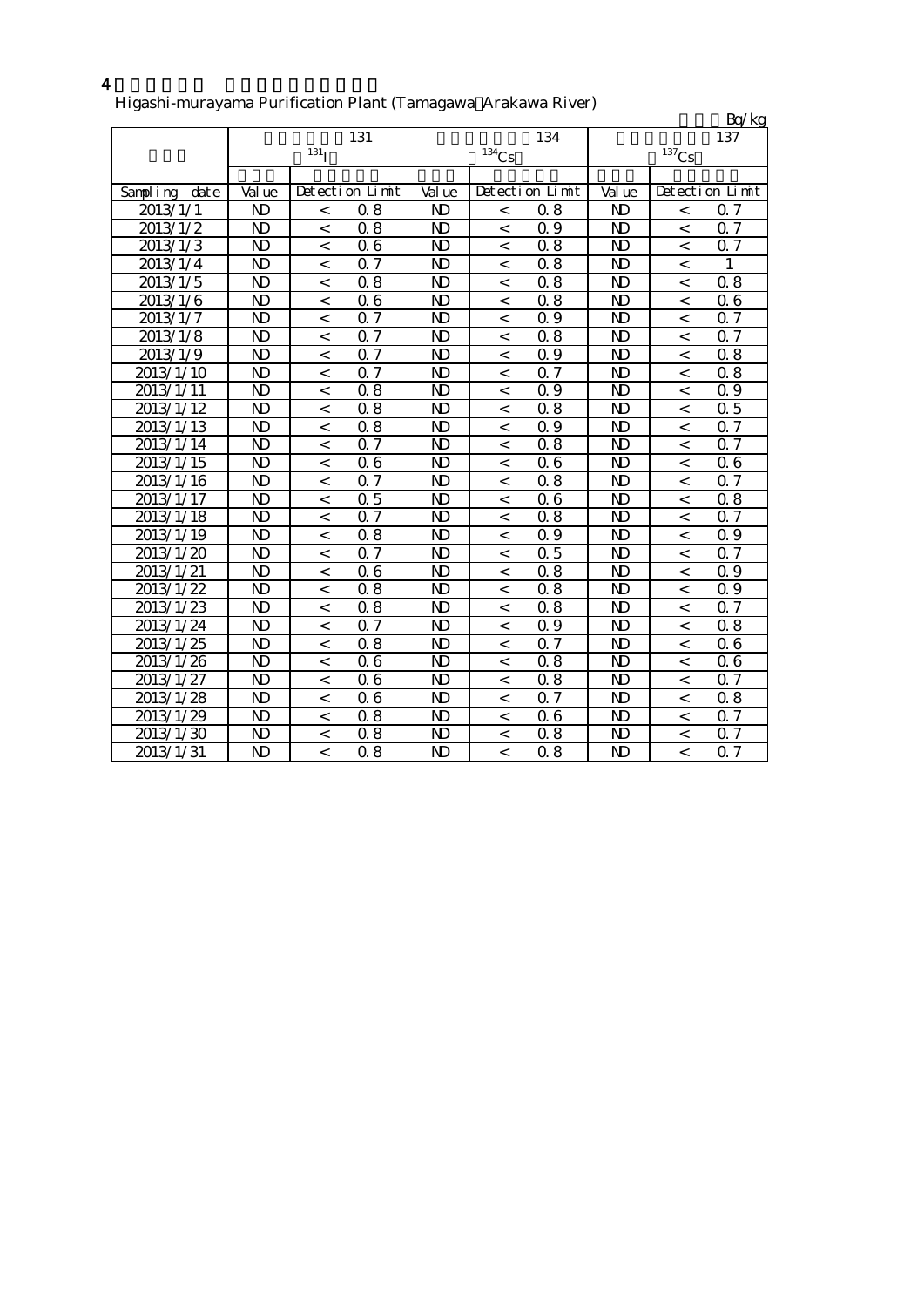#### Nagasawa Purification Plant (Sagamigawa River)

| o                |                |                    |                  |                |          |                 |                |                          | $\frac{\text{Bq/kg}}{137}$ |
|------------------|----------------|--------------------|------------------|----------------|----------|-----------------|----------------|--------------------------|----------------------------|
|                  |                |                    | 131              |                |          | 134             |                |                          |                            |
|                  |                | $131$ <sub>I</sub> |                  |                | $134$ Cs |                 |                | $137$ Cs                 |                            |
|                  |                |                    |                  |                |          |                 |                |                          |                            |
| Sampling<br>date | Val ue         |                    | Detection Limit  | Val ue         |          | Detection Limit | Val ue         |                          | Detection Limit            |
| 2013/1/1         | ND             | $\,<\,$            | 0.8              | N <sub>D</sub> | $\,<\,$  | 0.8             | N)             | $\,<\,$                  | Q 7                        |
| 2013/1/2         | N)             | $\,<$              | 0.6              | $\mathbf{N}$   | $\,<$    | Q 9             | $\mathbf{D}$   | $\,<$                    | 06                         |
| 2013/1/3         | $\mathbf{D}$   | $\,<$              | 0.8              | $\mathbf{N}$   | $\,<$    | 0.8             | $\mathbf{D}$   | $\,<$                    | 0.8                        |
| 2013/1/4         | N)             | $\,<$              | 0.7              | N)             | $\,<$    | 1               | N)             | $\,<$                    | Q 9                        |
| 2013/1/5         | N)             | $\,<$              | 0.6              | $\mathbf{D}$   | $\,<$    | 0.9             | $\mathbf{D}$   | $\,<$                    | $0.\overline{7}$           |
| 2013/1/6         | $\mathbf{D}$   | $\,<$              | 0.7              | $\mathbf{N}$   | $\,<\,$  | 0.8             | $\mathbf{D}$   | $\,<\,$                  | 0.7                        |
| 2013/1/7         | $\mathbf{D}$   | $\,<$              | 0.7              | $\mathbf{N}$   | $\,<$    | 0.9             | $\mathbf{D}$   | $\,<\,$                  | 0.9                        |
| 2013/1/8         | N)             | $\,<\,$            | 06               | $\mathbf{D}$   | $\,<$    | 0.9             | $\mathbf{D}$   | $\,<\,$                  | 0.7                        |
| 2013/1/9         | N <sub>D</sub> | $\,<$              | 0.6              | $\mathbf{D}$   | $\,<$    | 0.8             | N <sub>D</sub> | $\,<$                    | 0.8                        |
| 2013/1/10        | $\mathbf{D}$   | $\,<$              | 0.8              | $\mathbf{N}$   | $\,<$    | 0.8             | $\mathbf{D}$   | $\,<$                    | 0.7                        |
| 2013/1/11        | <b>ND</b>      | $\lt$              | 0.7              | $\mathbf{N}$   | $\,<$    | 0.8             | N)             | $\,<$                    | 0.8                        |
| 2013/1/12        | $\mathbf{D}$   | $\,<\,$            | Q 9              | $\mathbf{N}$   | $\,<$    | 0.8             | $\mathbf{D}$   | $\,<$                    | 0.8                        |
| 2013/1/13        | $\mathbf{D}$   | $\,<$              | 0.8              | $\mathbf{D}$   | $\,<$    | 0.8             | $\mathbf{D}$   | $\,<$                    | 0.8                        |
| 2013/1/14        | $\mathbf{N}$   | $\,<$              | 0.6              | $\mathbf{N}$   | $\,<$    | 0.8             | $\mathbf{D}$   | $\overline{a}$           | 0.7                        |
| 2013/1/15        | N)             | $\,<$              | 0.8              | $\mathbf{D}$   | $\,<$    | 0.9             | ND             | $\overline{a}$           | Q 9                        |
| 2013/1/16        | $\mathbf{D}$   | $\,<$              | 0.8              | $\mathbf{N}$   | $\,<\,$  | 0.8             | $\mathbf{D}$   | $\overline{\phantom{a}}$ | 0.8                        |
| 2013/1/17        | $\mathbf{D}$   | $\,<\,$            | 0.8              | $\mathbf{N}$   | $\,<\,$  | 0.7             | $\mathbf{D}$   | $\overline{\phantom{a}}$ | 0.7                        |
| 2013/1/18        | <b>ND</b>      | $\,<$              | 0.7              | ND             | $\,<\,$  | 0.8             | ND             | $\lt$                    | Q 7                        |
| 2013/1/19        | $\mathbf{D}$   | $\,<\,$            | 0.7              | $\mathbf{N}$   | $\,<\,$  | 09              | $\mathbf{D}$   | $\lt$                    | 0.8                        |
| 2013/1/20        | $\mathbf{D}$   | $\,<\,$            | $\overline{0.8}$ | $\mathbf{D}$   | $\,<$    | 0.9             | $\mathbf{D}$   | $\,<\,$                  | 0.8                        |
| 2013/1/21        | $\mathbf{D}$   | $\,<\,$            | 0.6              | $\mathbf{D}$   | $\,<$    | 0.8             | $\mathbf{D}$   | $\,<\,$                  | 0.7                        |
| 2013/1/22        | $\mathbf{D}$   | $\,<$              | 0.6              | $\mathbf{D}$   | $\,<$    | 0.7             | N <sub>D</sub> | $\,<\,$                  | 0.8                        |
| 2013/1/23        | $\mathbf{D}$   | $\,<$              | $\overline{0.8}$ | $\mathbf{D}$   | $\,<$    | 0.8             | $\mathbf{D}$   | $\,<$                    | 0.7                        |
| 2013/1/24        | N)             | $\,<$              | 0.6              | $\mathbf{N}$   | $\,<$    | 0.8             | $\mathbf{D}$   | $\,<\,$                  | Q 7                        |
| 2013/1/25        | N)             | $\,<$              | 0.7              | N)             | $\,<$    | 0.5             | N)             | $\,<$                    | 0.8                        |
| 2013/1/26        | N)             | $\,<\,$            | 0.7              | $\mathbf{D}$   | $\,<\,$  | 0.8             | N <sub>D</sub> | $\,<$                    | 0.8                        |
| 2013/1/27        | N)             | $\,<\,$            | 0.8              | $\mathbf{N}$   | $\,<\,$  | 0.9             | N)             | $\,<\,$                  | 0.7                        |
| 2013/1/28        | $\mathbf{D}$   | $\,<\,$            | 0.8              | $\mathbf{N}$   | $\,<$    | 0.8             | N)             | $\,<\,$                  | 0.8                        |
| 2013/1/29        | N)             | $\,<\,$            | 0.8              | $\mathbf{N}$   | $\,<$    | 0.8             | N)             | $\lt$                    | Q 7                        |
| 2013/1/30        | ND             | $\,<$              | 0.8              | $\mathbf{D}$   | $\,<$    | 0.8             | ND             | $\,<\,$                  | 0.7                        |
| 2013/1/31        | $\mathbf{D}$   | $\,<$              | 0.6              | $\mathbf{D}$   | $\,<$    | 0.8             | $\mathbf{D}$   | $\,<$                    | 0.7                        |

5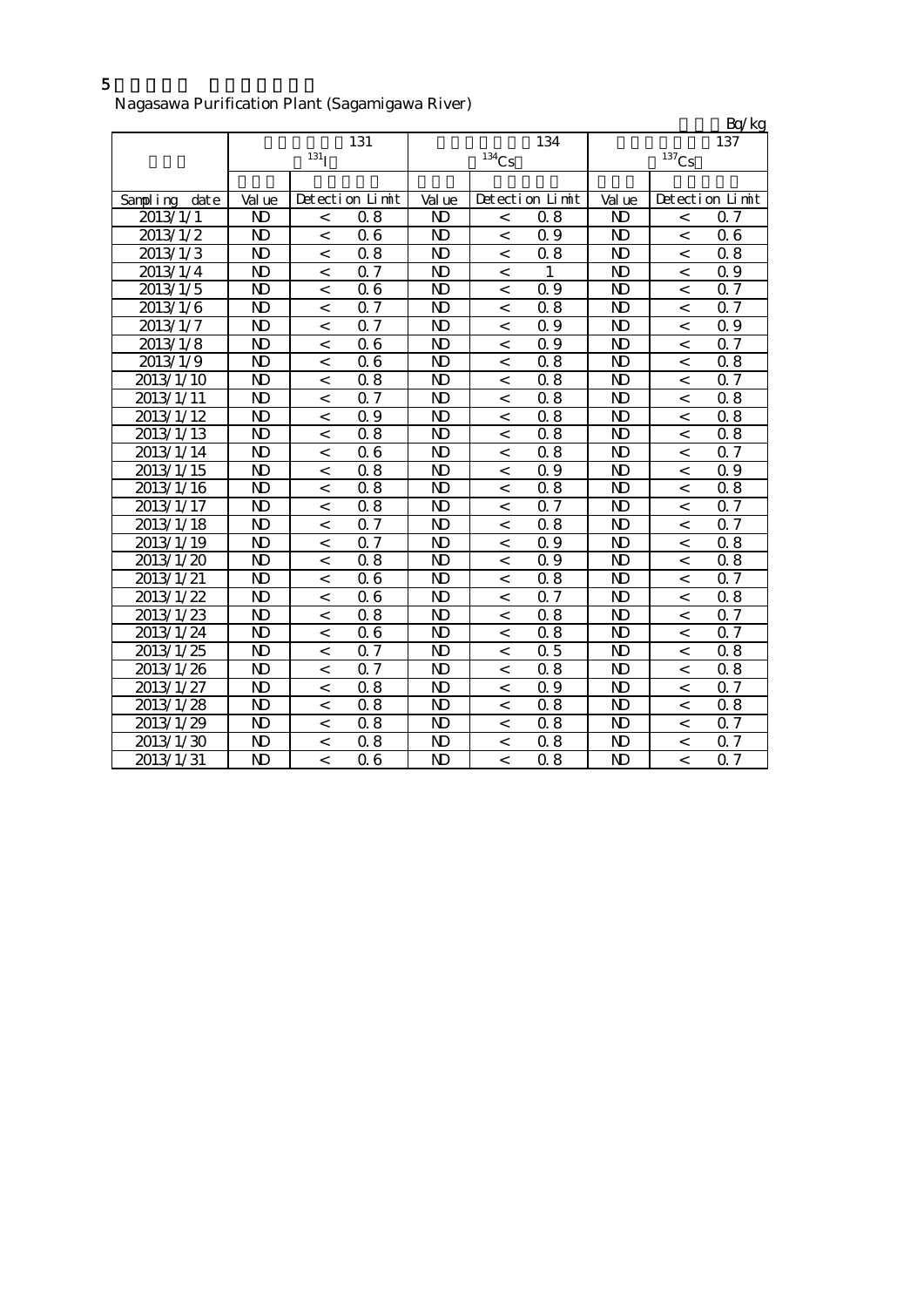#### 6

# Misato Purification Plant (Edogawa River)

|                  |                  |  |                 |          |         |                 |            |     | Bq/kg           |
|------------------|------------------|--|-----------------|----------|---------|-----------------|------------|-----|-----------------|
|                  |                  |  | 131             |          |         | 134             |            | 137 |                 |
|                  | 131 <sub>T</sub> |  |                 | $134$ Cs |         |                 | $^{137}Cs$ |     |                 |
|                  |                  |  |                 |          |         |                 |            |     |                 |
| Sampling<br>date | Val ue           |  | Detection Limit | Val ue   |         | Detection Limit | Val ue     |     | Detection Limit |
| 2013/1/7         | ND               |  | 0.6             | ND       | $\,<\,$ | Q 8             | N)         |     | Q 7             |
| 2013/1/14        | ND               |  | 0.6             | ND       | $\,<\,$ | 0. 7            | N)         |     | $\Omega$ 7      |
| 2013/1/21        | ND               |  | 0.6             | ND       | <       | 06              | N)         |     | Q 7             |
| 2013/1/28        | ND               |  | Q 7             | ND       |         | 0.8             | N)         |     | Q 7             |

#### 7

Misono Purification Plant (Arakawa River)

|                  |        |                  |                 |        |            |                 |        |            | Bq/kg           |
|------------------|--------|------------------|-----------------|--------|------------|-----------------|--------|------------|-----------------|
|                  |        |                  | 131             |        |            | 134             |        |            | 137             |
|                  |        | 131 <sub>T</sub> |                 |        | $^{134}Cs$ |                 |        | $^{137}Cs$ |                 |
|                  |        |                  |                 |        |            |                 |        |            |                 |
| Sampling<br>date | Val ue |                  | Detection Limit | Val ue |            | Detection Limit | Val ue |            | Detection Limit |
| 2013/1/1         | ND     |                  | Q 6             | ND     |            | 0. 8            | ND     |            | O               |
| 2013/1/8         | ND     |                  | Q 6             | ND     | <          | 0.5             | ND     |            | Q 7             |
| 2013/1/15        | ND     |                  | Q 6             | ND     |            | 0.8             | ND     |            | 0.8             |
| 2013/1/22        | ND     | $\,<\,$          | 0.6             | ND     | <          | $\Omega$ 7      | ND     |            | Q 7             |
| 2013/1/29        | ND     |                  | Q 6             | ND     |            | ი 7             | ND     |            | ი 7             |

#### 8

Kinuta Purification Plant (Tamagawa River)

|                  |                  |         |                 |          |   |                 |                |  | Bq/kg           |
|------------------|------------------|---------|-----------------|----------|---|-----------------|----------------|--|-----------------|
|                  |                  |         | 131             |          |   | 134             | 137            |  |                 |
|                  | 131 <sub>T</sub> |         |                 | $134$ Cs |   |                 | $137$ Cs       |  |                 |
|                  |                  |         |                 |          |   |                 |                |  |                 |
| Sampling<br>date | Val ue           |         | Detection Limit | Val ue   |   | Detection Limit | Val ue         |  | Detection Limit |
| 2013/1/2         | ND               | <       | Q 6             | ND       |   | $\Omega$ 7      | ND             |  | Q 7             |
| 2013/1/9         | ND               | $\,<\,$ | $\Omega$ 7      | ND       |   | Q 6             | ND             |  | 0.8             |
| 2013/1/16        | N)               | $\,<\,$ | $\Omega$ 7      | ND       | < | Q 7             | ND             |  | Q 7             |
| 2013/1/23        | ND               | $\,<\,$ | 06              | ND       | < | $\Omega$ 7      | N <sub>D</sub> |  | 06              |
| 2013/1/30        | ND               |         | 0.8             | ND       |   | 0. 8            | ND             |  | Q 8             |

### 9

Sakai Purification Plant (Tamagawa River)

|                  |                  |  |                 |          |   |                 |          |  | Bq/kg           |
|------------------|------------------|--|-----------------|----------|---|-----------------|----------|--|-----------------|
|                  |                  |  | 131             |          |   |                 | 137      |  |                 |
|                  | 131 <sub>T</sub> |  |                 | $134$ Cs |   |                 | $137$ Cs |  |                 |
|                  |                  |  |                 |          |   |                 |          |  |                 |
| Sampling<br>date | Val ue           |  | Detection Limit | Val ue   |   | Detection Limit | Val ue   |  | Detection Limit |
| 2013/1/4         | ND               |  | 0.8             | ND       |   | Q 8             | ND       |  |                 |
| 2013/1/10        | ND               |  | 0. 8            | ND       |   | Q 9             | ND       |  | 0.8             |
| 2013/1/17        | ND               |  | 0.8             | ND       | < | Q 8             | ND       |  | Q 5             |
| 2013/1/24        | ND               |  | Q 7             | ND       |   | Q 6             | ND       |  | Q 7             |
| 2013/1/31        | ND               |  | 8<br>Ω          | ND       |   | 0.8             | ND       |  | O.              |

### 10

Kinutashimo Purification Plant (Tamagawa River)

|                  |                  |  |                 |            |         |                 |          |  | Bq/kg           |
|------------------|------------------|--|-----------------|------------|---------|-----------------|----------|--|-----------------|
|                  |                  |  | 131             |            |         | 134             | 137      |  |                 |
|                  | 131 <sub>T</sub> |  |                 | $^{134}Cs$ |         |                 | $137$ Cs |  |                 |
|                  |                  |  |                 |            |         |                 |          |  |                 |
| Sampling<br>date | Val ue           |  | Detection Limit | Val ue     |         | Detection Limit | Val ue   |  | Detection Limit |
| 2013/1/4         | ND               |  | Q 7             | ND         | <       | Q 7             | ND       |  | 0.8             |
| 2013/1/11        | ND               |  | 0.7             | ND         | $\,<\,$ | 0 7             | ND       |  | Q 9             |
| 2013/1/18        | ND               |  | 0.7             | ND         |         | Q 6             | ND       |  | 0.8             |
| 2013/1/25        | ND               |  | 0.8             | ND         |         | 0. 8            | ND       |  | Q 8             |